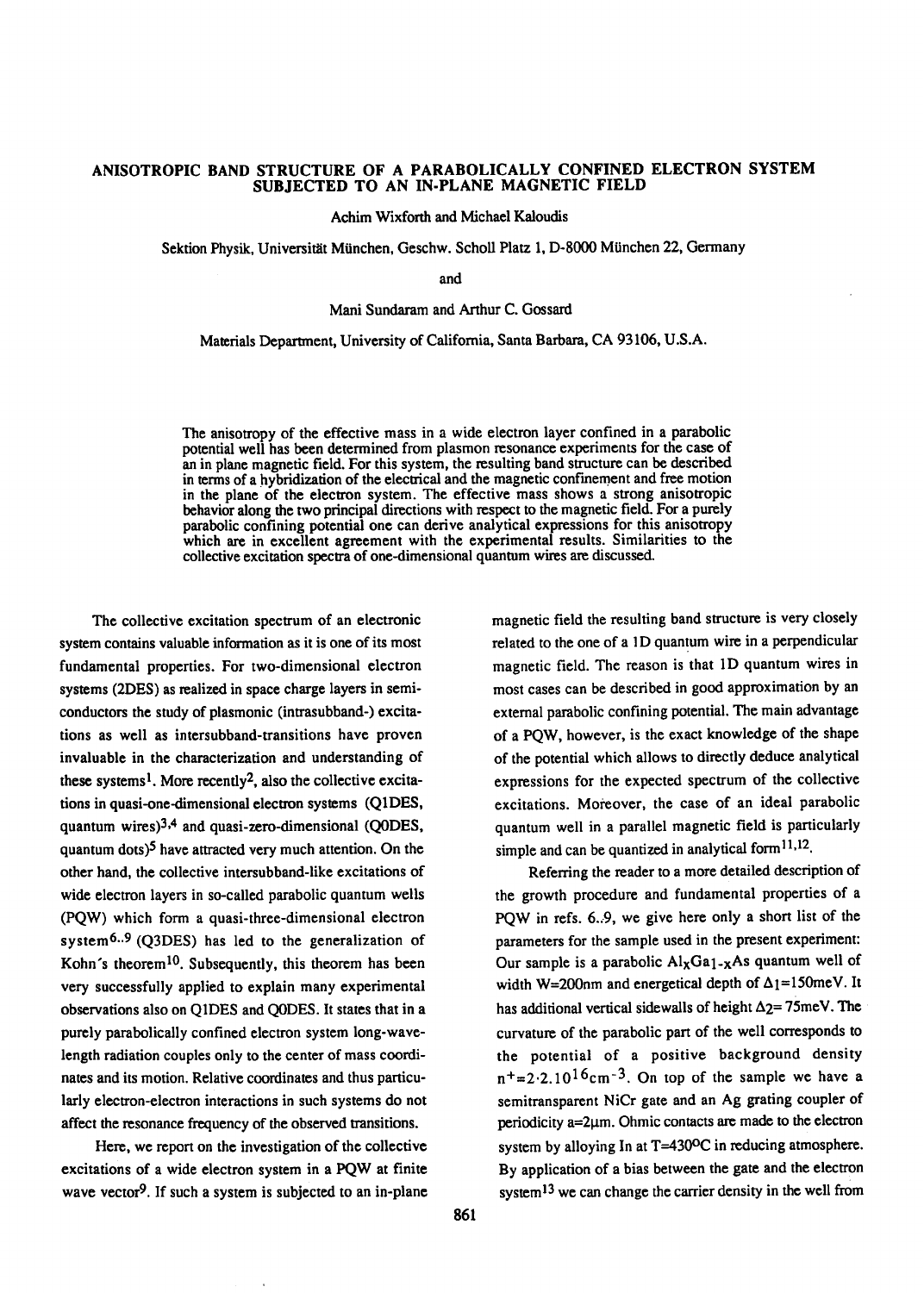$N<sub>S</sub>=0$  to  $N<sub>S</sub>=2.6 \cdot 10^{11}$  cm<sup>-2</sup>. The grating coupler provides a plasmon wave vector  $q = 2\pi/a = \pi \cdot 10^6$  m<sup>-1</sup>.

As has been shown before  $14,15$ , a quasi 3DES confined in a PQW can support intra-subband excitations that for small q resemble the well known surface plasmon<sup>16</sup> of a 2DES. Its dispersion is given by

$$
\omega_P^2 = \frac{N_s e^2 q}{2m_p \bar{\varepsilon}(q) \varepsilon_0} \tag{1}
$$

where  $\bar{\varepsilon}(q)$  denotes an effective dielectric constant containing sample parameters and geometry, and  $m_p$  an effective plasmon mass. The other symbols have their usual meaning. For our sample  $\hbar \omega_p \approx 15 \text{cm}^{-1}$ , depending on the carrier density in the well. The sample is mounted in Voigt geometry in the center of a superconducting solenoid providing magnetic fields up to 15T parallel to the plane of the electron system. It is held at a temperature of T=4.2K. The experiment are performed in transmission using a rapid scan Fourier transform spectrometer under normal incidence of unpolarized far infrared radiation (FIR). Experimentally we determine the relative change in transmission

$$
-\frac{\Delta T}{T} = \frac{T(0) - T(N_s)}{T(0)}\tag{2}
$$

which is proportional to the real part of the dynamic conductivity  $\tilde{\sigma}(\omega)$  of the electron system. The geometry of our experiment is depicted in Fig. 1. Here, both principal orientations of the plasmon wave vector with respect to the magnetic field are already sketched. By rotating the sample by  $\pi/2$  we can excite surface plasmons with q being either parallel or perpendicular to the magnetic field.

Fig, 1. Sketch of the geometry of the experiment. The unpolarized far-infrared radiation is incident in y-direction, the magnetic field is directing parallel to the electron layer (x-y-plane). The plasmon wave vector q is defined by use of a metal grating on top of the sample, and can direct either parallel or perpendicular to the magnetic field.

Typical spectra for both orientations of the plasmon wave vector with respect to the magnetic field are shown in Fig. 2. Here, we plot the observed relative change in transmission vs. energy for different magnetic fields. In perpendicular geometry, i.e. the plasmon wave vector being normal to the magnetic field (Fig.2a) we observe basically three resonances. The lower frequency mode  $\omega_{0,q}$  around 16cm<sup>-1</sup> at low B is identified with the surface plasmon and exhibits a *negative* dispersion with the magnetic field, which is a unique feature of an edge magnetoplasmon type of oscillation<sup>17,18</sup>. The higher frequency modes  $\omega_{1,q}$  and  $\omega_{1,0}$  are the grating coupler

Fig. 2. Typical spectra as obtained in transmission and Voigt geometry for different magnetic fields B. Both cases of q being perpendicular (a) and parallel (b) to B are depicted. In both experiments we observe three resonances, which are related to the intra-subband plasmon at finite wave vector (0,q), the inter-subband plasmon at finite wave vector (1,q), and the inter-subband plasmon at zero wave vector (1,0). The latter is also called plasma shifted cyclotron resonance. In (a) the resonance (0,q) has a characteristic negative magnetic field dispersion, whereas (1,q) and (1,0) follow the dispersion for a magneto-electric hybrid excitation as described in the text. In contrast to (a), for parallel configuration (0,q) has no magnetic field dependence as expected from the simple model (b).



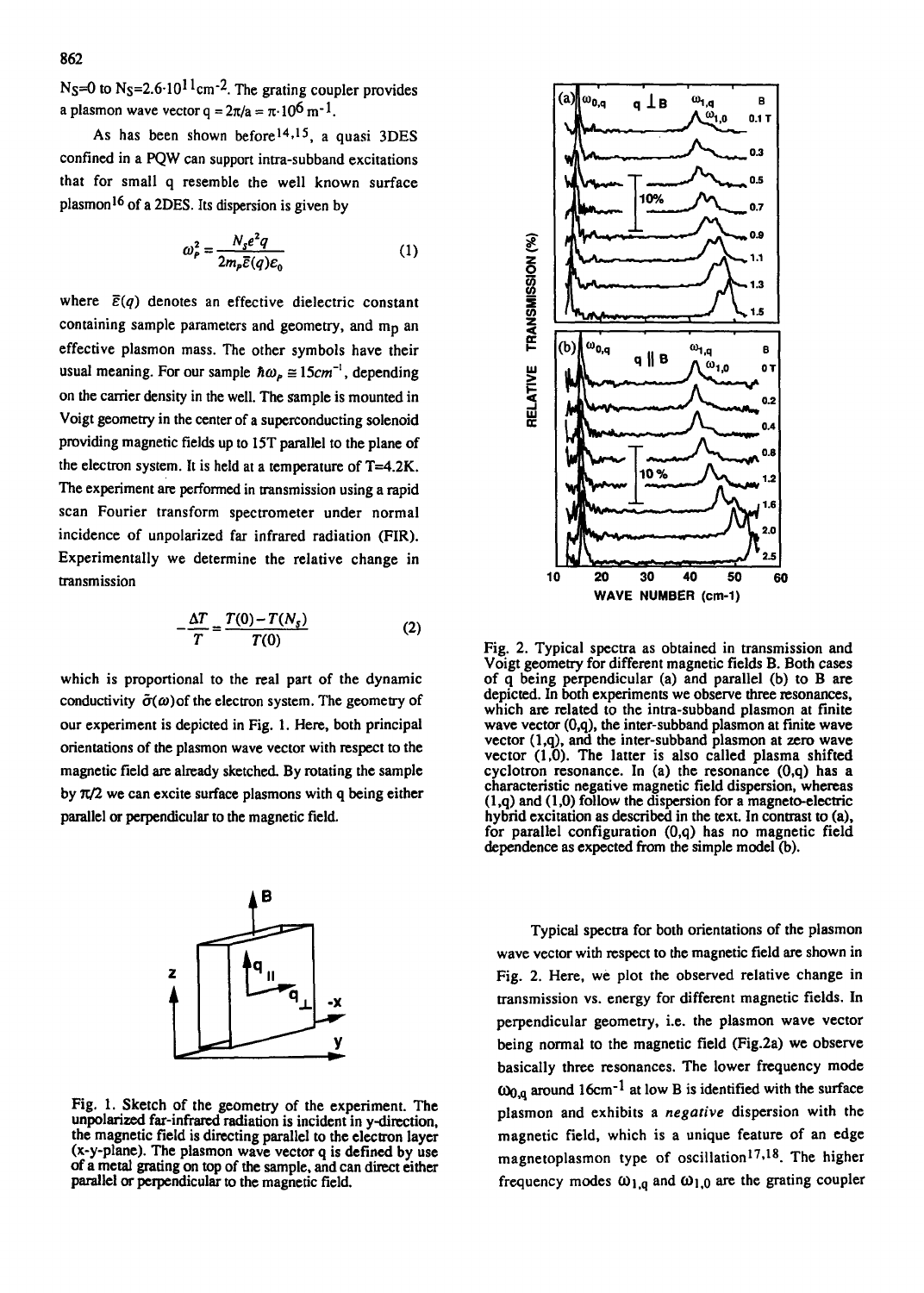induced intersubband-type excitation9 and the plasma shifted cyclotron resonance<sup>7,8</sup> at  $q=0$ , respectively. The oscillator strength of the latter is zero for zero magnetic field and then increases as the field increases<sup>8</sup>, which can be clearly seen in the figure. This excitation is formally identical to the magneto-electric subband hybrid in a 1D quantum wire. For parallel geometry (Fig. 2b), we also observe three oscillations, but  $\omega_{0,q}$  now has no significant magnetic field dependence. This striking difference contains information about the magnetic field induced anisotropy of the effective band structure that we like to discuss in this Communication.

Using the coordinate system of Fig.1 and omitting the spin, the initial eigenenergy equation for a PQW subjected to an in-plane magnetic field reads<sup>12</sup>

$$
\left[\frac{1}{2m^*}\left(\vec{p} + e\vec{A}\right)^2 + \frac{m^* \omega_{1,0}^2}{2} y^2\right] \psi = E \psi \tag{3}
$$

where  $m * \omega_{1,0}^2 / 2$  characterizes the parabolic potential in growth (y-) direction. This frequency is given by the bare external potential of the PQW and due to Kohn's theorem independent of the number of electrons in the well. It has been shown before<sup>6..10</sup> that this frequency  $\omega_{1,0}$  for q=0 is solely determined by the *curvature* of the external parabolic potential and is given by

$$
\omega_{1,0}^2 = \frac{8\Delta_1}{W^2 m^*}
$$
 (4)

where  $\Delta$ 1 is the energetical height of the parabolic part of the potential, and W its width in confining direction. At finite wave vector q, the mode exhibits a dispersion  $14,15$ which is determined by the quantity qd, d being the width of the *electron system* in the direction of confinement:

$$
\omega_{1,q}^2 = \frac{\omega_{1,0}^2}{2} (1 + e^{-2qd})
$$
 (5)

Taking  $\bar{A} = -(By,0,0)$  and separating the variables in the usual way one obtains form (3)

$$
\left(\frac{-\hbar^2}{2m^*}\frac{d^2}{dy^2} + \frac{m\Omega^2}{2}\tilde{y}^2\right) f(\tilde{y}) = \tilde{E}f(\tilde{y})\tag{6}
$$

where  $\Omega^2 = \omega_{1,q}^2 + \omega_c^2$  is the effective hybrid frequency,  $\bar{y} = y - y_0$  with  $y_0 = \hbar k_x \omega_c / m^* \Omega^2$ . The resulting energy dispersion then turns out to be given by

$$
E = \hbar\Omega(n+1/2) + \frac{\hbar^2 k_x^2}{2m^*} \frac{\omega_{1,q}^2}{\Omega^2} + \frac{\hbar^2 k_z^2}{2m^*}
$$
 (7)

This dispersion describes a harmonic oscillator-like quantization in the confining direction of the parabolic potential with a characteristic frequency  $\Omega$ , representing the intersubband-type collective excitation that obeys Kohn's theorem. The free motion in the plane of the Q3DES is represented by the quasi-momenta  $k<sub>X</sub>$  and  $k<sub>Z</sub>$ . Eq. (7) has exactly the same form for a 1DES in parabolic approximation (quantum wire) if one replaces the term containing  $k<sub>Z</sub>$  by a 2D subband energy, since it is also confined in this direction. The term containing  $k<sub>X</sub>$  is then related to so-called one-dimensional plasmons propagating along the wire4. The hybrid oscillator term is governed by the 1D intersubband plasmon. The interesting fact for a PQW, however, is the occurrence of an anisotropic band structure in the plane of the electron system with respect to the direction of the magnetic field. The same anisotropy has been observed before, although as a much weaker effect, for high quality 2DES on GaAs/AIGaAs heterostructures 19. The theoretical description in that case, however, is rather complex and not straightforward $20$ . Using eq. (7) one can define a very simple expression for the effective mass for a PQW and the geometry under consideration

$$
m_{\perp} := m^* (1 + \frac{\omega_c^2}{\omega_{1,q}^2})
$$
 and  $m_{\parallel} := m^*$  (8)

in the plane of the electron system. The subscript symbols for m\* indicate the direction with respect to the magnetic field. With increasing magnetic field the 'perpendicular' effective mass increases quadratically. The effective mass parallel to the magnetic field, respectively, remains unaltered and is given by m\*. Using this expression for the plasmon mass we obtain the magnetic field dispersion of the surface plasmon.

$$
\omega_{0,q}^2(q_\perp) = \omega_p^2 \left( 1 + \frac{\omega_c^2}{\omega_{1,q}^2} \right)^{-1} \quad ; \quad \omega_{0,q}^2(q_\parallel) \equiv \omega_p^2 \tag{9}
$$

The result is shown in Fig. 3, where we plot the extracted resonance positions of  $\omega_{0,q}$  for both principal orientations of q as a function of the magnetic field. For high magnetic fields (B>3T) we are not able to follow the negative dispersion of  $\omega_{0,q}(q_+)$  since we are approaching the noise limit of our spectrometer close to  $10 \text{cm}^{-1}$ . The magnetic field independent resonance  $\omega_{0,q}$  for q II B, however, does not deviate significandy from its low field behavior up to  $B=15$  T. This part of the data has been omitted in the plot for clarity. Note that no fit parameter has been used since all quantities can be measured independently. From cyclotron resonance $7.8$  in Voigt-geometry one can